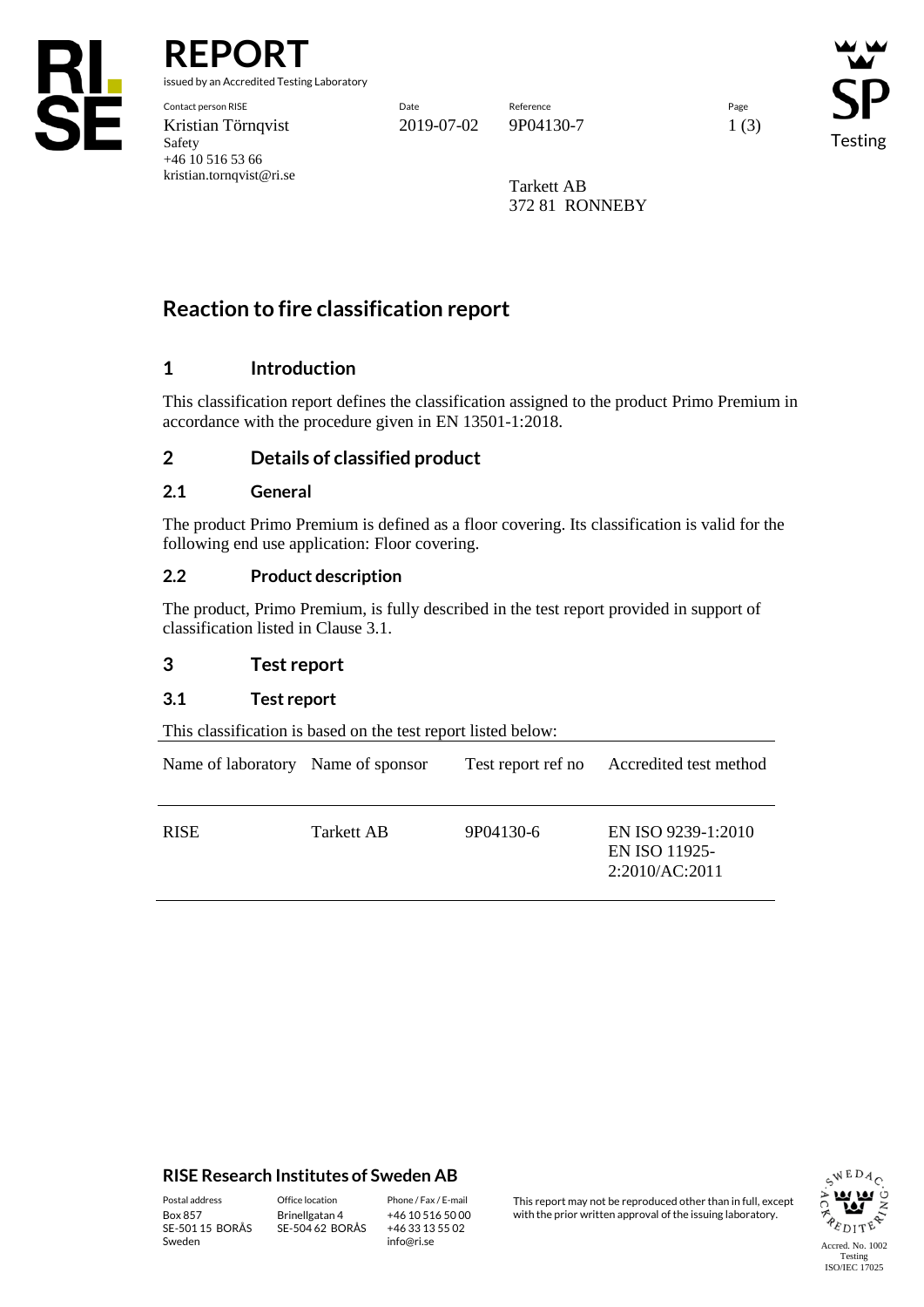

# **3.2 Test results**

| $\ddotsc$<br>.         |                         |                           |                                    |                         |
|------------------------|-------------------------|---------------------------|------------------------------------|-------------------------|
| Test method            | Parameter               | <b>Number</b><br>of tests | Results                            |                         |
|                        |                         |                           | Continuous<br>parameter<br>mean(m) | Compliance<br>parameter |
| EN ISO 11925-2         |                         | 6                         |                                    |                         |
| 15 s exposure          | $Fs \leq 150$ mm        |                           | $\left( -\right)$                  | Compliant               |
| EN ISO 9239-1          |                         | 4                         |                                    |                         |
|                        | Critical flux $(kW/m2)$ |                           | 10                                 | Compliant               |
|                        | <i>Smoke</i> (%.min)    |                           | 139                                | Compliant               |
| $(-)$ : not applicable |                         |                           |                                    |                         |

# **4 Classification and field of application**

## **4.1 Reference and direct field of application**

This classification has been carried out in accordance with clause 12 and 15 of EN 13501- 1:2018.

# **4.2 Classification**

The product called "Primo Premium" in relation to its reaction to fire behaviour is classified:

 $B$  fl

The additional classification in relation to smoke production is:

s1

The format of the reaction to fire classification for floorings is:

| Fire Behaviour        |  | <b>Smoke Production</b> |  |
|-----------------------|--|-------------------------|--|
| $\mathbf{B}_{\rm fl}$ |  | c                       |  |

# **Reaction to fire classification:** *Bfl-s1*